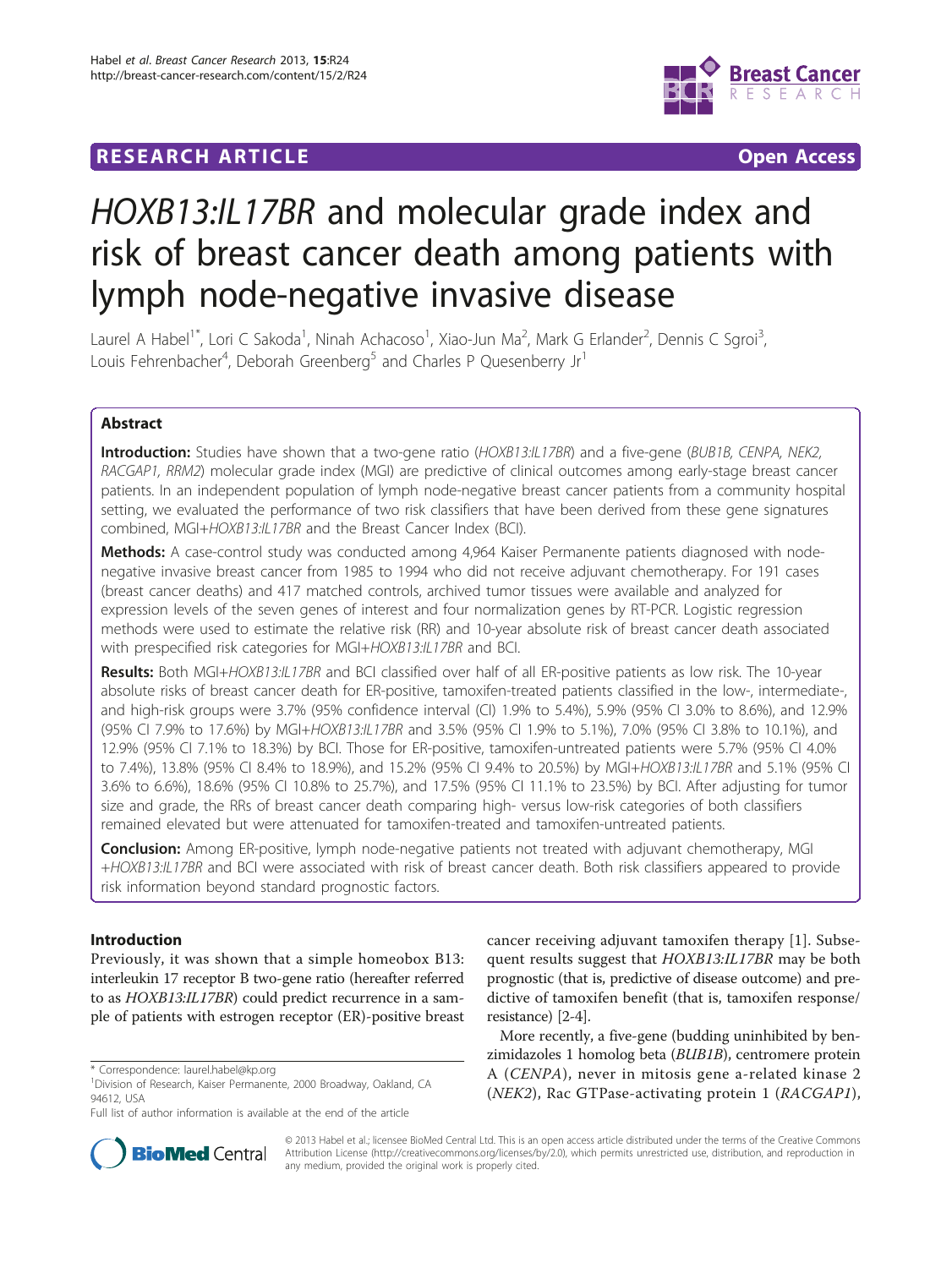ribonucleotide reductase M2 (RRM2)) tumor grade signature (MGI for molecular grade index) was developed to recapitulate tumor grade. In one study, MGI predicted clinical outcome of early-stage breast cancer patients with comparable performance to much more complex gene signatures [[5\]](#page-9-0). Furthermore, MGI and HOXB13:IL17BR have been used together (hereafter referred to as MGI <sup>+</sup>HOXB13:IL17BR) to stratify ER-positive lymph nodenegative patients treated with endocrine therapy into three risk groups (low, intermediate, and high) [\[5](#page-9-0)]. Both signatures have also been newly combined to derive a patient risk score (range: 0 to 10), reflective of the rate of distant metastasis at 10 years post-diagnosis, known as the Breast Cancer Index (BCI) [\[6\]](#page-9-0).

The purpose of this study was to evaluate the performance of MGI+HOXB13:IL17BR and BCI, as defined previously [[5](#page-9-0),[6\]](#page-9-0), in an independent study population of ER-positive, lymph node-negative breast cancer patients who were not treated with chemotherapy. A prespecified primary aim was to assess the degree to which the MGI+- HOXB13:IL17BR risk classifier predicts the risk of breast cancer-specific mortality among tamoxifen-treated ER-positive, node-negative patients, either alone or after accounting for tumor size and tumor grade. A prespecified secondary aim was to similarly examine the extent to which the MGI+HOXB13:IL17BR predicts the risk of breast cancer-specific mortality among tamoxifenuntreated ER-positive, node-negative patients. With the recent development of the BCI, the study aims were expanded to include a parallel evaluation of this newer risk classifier.

## Materials and methods

## Study population and design

We conducted a case-control study nested within a cohort of 4,964 potentially eligible breast cancer patients. This same patient population was used in a previously described study of Oncotype DX (Genomic Health, Inc., Redwood City, CA, USA) [[7\]](#page-9-0). The study was approved by the Kaiser Permanente Northern California Institutional Review Board (IRB). Informed consent from study participants was waived by the IRB.

Briefly, the Northern California Kaiser Permanente tumor registry was used to identify all female health plan members aged less than 75 years who were diagnosed with lymph node-negative invasive breast cancer from 1985 to 1994. Breast cancer patients were eligible if their initial disease was not treated with chemotherapy. Patients were excluded for the following reasons: inflammatory or bilateral breast cancer or evidence of metastasis (including lymph nodes) at initial diagnosis; prior invasive cancer (breast or other) at diagnosis; or unknown/unconfirmed treatment with tamoxifen.

Patients were followed until death due to breast cancer, death from another cause, bilateral breast cancer, termination of membership, or December 2002, whichever came first. Cases were patients whose first event was death from breast cancer. For each case, up to three controls were randomly selected from patients alive and under follow-up at the time of the case's death (that is, risk set sampling) [[8\]](#page-9-0). Cases and controls were matched on age (within one year), race (non-Hispanic white, Hispanic, Black, Asian), calendar year of diagnosis (exact year), Kaiser Permanente pathology department of origin, and treatment of index breast cancer with tamoxifen (yes, no). Initial diagnosis, treatment, and cause of death were confirmed through medical chart review.

Of the 402 cases identified as potentially eligible by the tumor registry, 269 were determined to be eligible by chart review. Of the 989 controls initially matched to the identified cases, 722 were determined to be eligible by chart review. Of those eligible by chart review, 31 cases and 91 controls were excluded because of missing tumor blocks. Four additional cases who could not be matched to at least one control were excluded, leaving 234 cases and 631 controls available for pathology-based studies.

# Blinding and batching of pathology and laboratory procedures

All pathology and laboratory procedures, including slide review, sectioning of tumor blocks, macrodissection, RT-PCR assays, and gene expression analyses, were conducted blinded to the case-control status of patient specimens. In addition, both cases and controls were included in every batch of pathology materials sent to bioTheranostics (San Diego, CA, USA) for gene expression analyses.

## Sample preparation

Breast cancer samples (three to six 10 micron unstained tissue sections plus one H&E-stained slide per sample) were provided to bioTheranostics for gene expression analysis. The H&E slides were reviewed by a pathologist at bioTheranostics to identify prominent tumor areas. Samples containing no tumor or primarily noninvasive lesions were excluded from further analysis. Of the 220 cases and 570 controls included in our previous study on Oncotype DX, there were 13 cases or controls with insufficient tumor for this study; an additional two controls became uninformative because their matched case had no tumor tissue. For the remaining samples, macrodissection by scalpel was performed on adjacent unstained sections to enrich for tumor cells. Macrodissected tissue sections were treated with 2 mg/ml Proteinase K (Invitrogen, Carlsbad, CA, USA) overnight at 50°C. Total RNA was extracted using the RNA Cleanup kit (Zymo Research, Orange, CA, USA) and treated with RNase-free DNase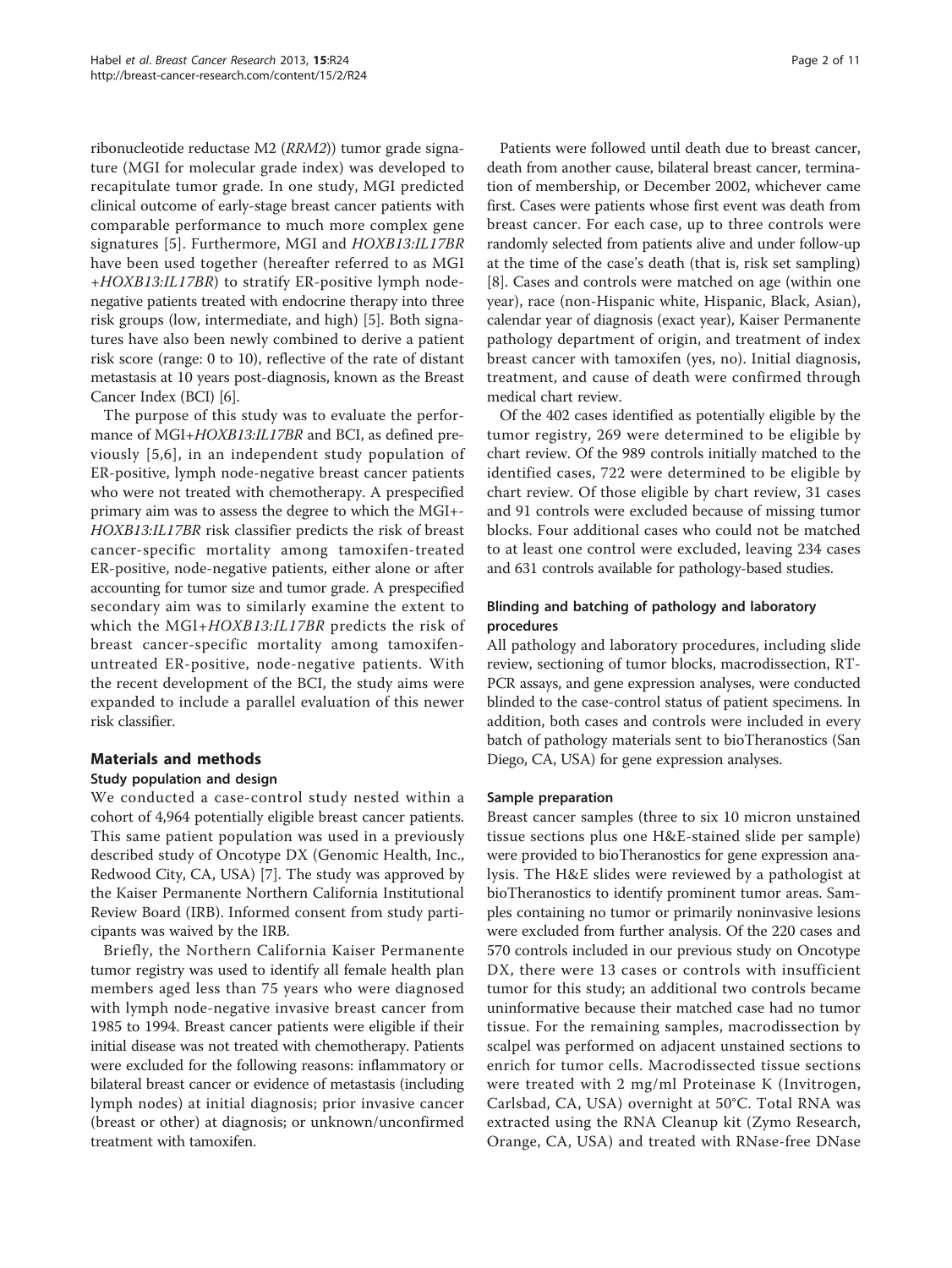<span id="page-2-0"></span>(Epicentre, Madison, WI, USA), and absence of genomic DNA contamination was confirmed for all samples. Adequate RNA was obtained for 191 cases and 417 controls. The distribution of factors available from the tumor registry (diagnosis year, age, race, tumor size, ER status and tamoxifen treatment) was fairly similar in the 269 chart-eligible cases compared to the 191 RT-PCR-evaluable cases. This also was true for chart-eligible and evaluable controls. However, lost cases and controls were slightly more likely to be younger or to have smaller tumors. Furthermore, the distribution of characteristics, including tumor size and grade, in this study population presented in Table 1 is quite similar to the distribution among the slightly larger group of patients in our. Oncotype DX study.

#### Table 1 Selected characteristics of the study population: 191 cases, 417 controls.

|                                            | Cases              | <b>Controls</b> |
|--------------------------------------------|--------------------|-----------------|
| <b>Characteristic</b>                      | $n\left(\%\right)$ | $n\frac{6}{6}$  |
| Matched variables                          |                    |                 |
| Age at diagnosis (years)                   |                    |                 |
| $<$ 40                                     | 15(8%)             | 20(5%)          |
| 40-49                                      | 33(17%)            | 94(22%)         |
| 50-59                                      | 59(31%)            | 113(27%)        |
| 60-74                                      | 84(44%)            | 190(46%)        |
| Race/ethnicity                             |                    |                 |
| White, non-Hispanic                        | 146(76%)           | 326(78%)        |
| White, Hispanic                            | 7(4%)              | 11(3%)          |
| Black                                      | 19(10%)            | 42(10%)         |
| Asian                                      | 19(10%)            | 38(9%)          |
| Surgery year                               |                    |                 |
| 1985-1989                                  | 127(66%)           | 278(67%)        |
| 1990-1994                                  | 64(34%)            | 139(33%)        |
| Adjuvant tamoxifen                         |                    |                 |
| No                                         | 134(70%)           | 281(67%)        |
| Yes                                        | 57(30%)            | 136(33%)        |
| Unmatched variables                        |                    |                 |
| Tumor size (cm)                            |                    |                 |
| $\leq 1.0$                                 | 40(21%)            | 128(31%)        |
| $1.1 - 2.0$                                | 84(44%)            | 187(45%)        |
| $2.1 - 4.0$                                | 63(33%)            | 96(23%)         |
| >4.0                                       | 4(2%)              | 6(1%)           |
| Tumor grade (differentiation) <sup>1</sup> |                    |                 |
| Well                                       | 21(11%)            | 123(29%)        |
| Moderate                                   | 79(41%)            | 182(44%)        |
| Poor                                       | 91(48%)            | 112(27%)        |
| ER status from RT-PCR <sup>2</sup>         |                    |                 |
| Positive                                   | 145(76%)           | 370(89%)        |
| Negative                                   | 46(24%)            | 47(11%)         |
| PR status from RT-PCR <sup>2</sup>         |                    |                 |
| Positive                                   | 117(61%)           | 324(78%)        |
| Negative                                   | 74(39%)            | 93(22%)         |

# Table 1 Selected characteristics of the study population: 191 cases, 417 controls. (Continued)

| HFR2 status from RT-PCR <sup>2</sup> |          |          |
|--------------------------------------|----------|----------|
| Positive                             | 33(17%)  | 41(10%)  |
| Negative                             | 158(83%) | 376(90%) |
| <b>HOXB13:II 17BR</b>                |          |          |
| Low risk                             | 71(37%)  | 222(53%) |
| High risk                            | 120(63%) | 195(47%) |
| MGI                                  |          |          |
| Low risk                             | 51(27%)  | 197(47%) |
| High risk                            | 140(73%) | 220(53%) |
| MGI+HOXB13:II 17BR                   |          |          |
| Low risk                             | 51(27%)  | 197(47%) |
| Intermediate risk                    | 50(26%)  | 108(26%) |
| High risk                            | 90(47%)  | 112(27%) |
| <b>BCI</b>                           |          |          |
| Low risk                             | 55(29%)  | 222(53%) |
| Intermediate risk                    | 54(28%)  | 85(20%)  |
| High risk                            | 82(43%)  | 110(26%) |
|                                      |          |          |

<sup>1</sup>Modified Bloom-Richardson grading criteria; <sup>2</sup>performed by Genomic Health, Inc. (ER cut points ≤ 6.5 and >6.5 units; PR cut points <5.5 and ≥5.5 units; HER2 cut points <11.5 and ≥11.5 units).

## Gene selection for HOXB13:IL17BR and MGI

HOXB13 and IL17BR were previously identified from a microarray analysis of 60 patients with hormone receptorpositive breast cancer treated with the standard five years of adjuvant tamoxifen therapy [[1](#page-9-0)]. A simple HOXB13: IL17BR two-gene ratio was proposed as a novel biomarker of prognosis and response to tamoxifen.

From a microarray analysis of 36 breast cancer specimens, a set of 39 genes was identified with increased expression in high-grade tumors [\[5](#page-9-0)]. The high correlation with tumor grade was confirmed in a large publicly available microarray data set (Uppsala cohort). The list of 39 genes was then narrowed to five, based on functional annotation of the genes, association with clinical outcome in the Uppsala cohort, and correlation with tumor grade in an independent sample of 60 patients as described previously [[5\]](#page-9-0).

## Gene expression analysis by RT-PCR

Expression of 11 genes of interest (ER, progesterone receptor (PR), human epidermal growth factor receptor 2 (HER2), HOXB13, IL17BR, choline dehydrogenase (CHDH), BUB1B, CENPA, NEK2, RACGAP1, RRM2) and four normalization genes (beta-actin (ACTB), hydromethylbilane synthase (HMBS), succinate dehydrogenase complex, subunit A (SDHA) and ubiquitin  $C (UBC)$ ) were measured by TaqMan RT-PCR. RNA samples were converted to cDNA by reverse transcription with Super-Script™ III (Invitrogen). Each cDNA sample was analyzed in duplicate on a 384-well plate for each gene using realtime TaqMan™ assay on an ABI 7900HT instrument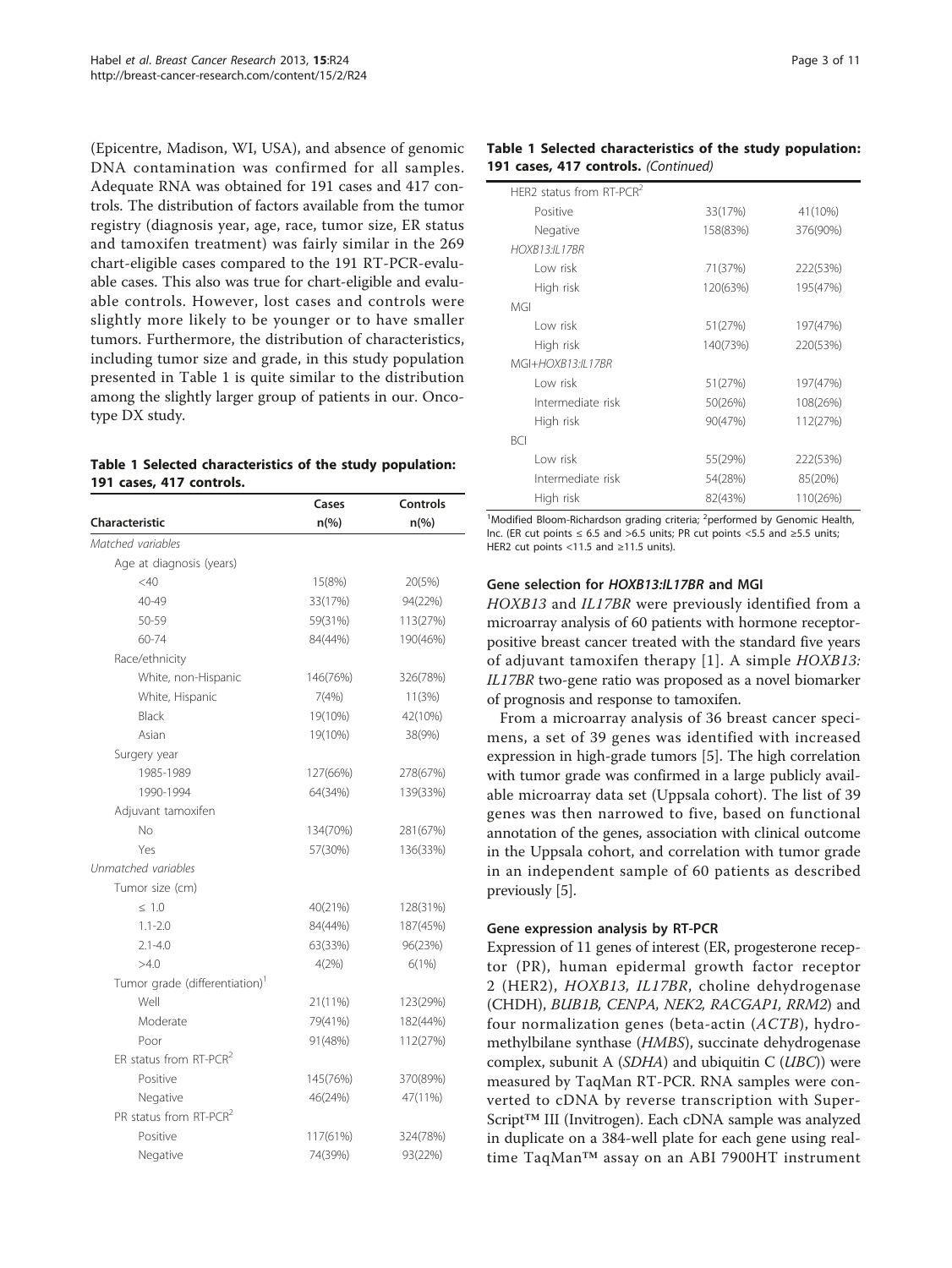(Applied Biosystems, Foster City, CA, USA). All primers and probes have been described before [[2\]](#page-9-0). We used the average threshold cycle (Ct) value (ref\_mean) of the four reference genes as a measure of RNA input in the RT-PCR assay. A prespecified acceptance criterion used in this study was ref\_mean <29.

#### Calculation of gene expression indices

All methods for processing the raw RT-PCR data and calculating HOXB13:IL17BR and MGI were identical to prior studies [\[2,5,6](#page-9-0)]. HOXB13:IL17BR was dichotomized at the value of 0.06 ( $\epsilon$  = 0.06 vs. >0.06) and MGI was dichotomized at the value of  $0$  ( $\lt$  = 0 vs.  $>$ 0) into low- and highrisk groups. Both indices were also combined following two previously described approaches [\[5,6](#page-9-0)]. One approach uses HOXB13:IL17BR and MGI in their dichotomous form to stratify patients into three groups: low risk (low MGI), intermediate risk (high MGI but low HOXB13: IL17BR), and high risk (high MGI and high HOXB13: IL17BR). The other employs both indices in their continuous form to derive a continuous risk score (that is, BCI). The BCI is computed as a polynomial function of HOXB13:IL17BR (hi) and MGI (mgi) values,

$$
f (hi, mgi) = 0.4431 * mgi + 0.4972 * hi - 0.09 * hi3,
$$

and scaled to range from 0 to 10 as follows:

$$
BCI = \begin{cases} 0 & \text{if } f(hi, mgi) < -2.5\\ (2*f(hi, mgi)) + 5 \text{ if } -2.5 \le f(hi, mgi) \le 2.5\\ 10 & \text{if } f(hi, mgi) > 2.5 \end{cases}
$$

It has been also used to stratify patients into three risk groups: low (BCI <5), intermediate ( $5 \le BCI$  <6.4), and high (BCI  $\geq$  6.4).

#### Quality control assessment

The potential impact of within-person heterogeneity and batch heterogeneity was examined. Each batch of samples to bioTheranostics included two blinded internal controls. These controls came from seven different patients, each of which was in multiple (four to eight) batches of samples (total of 17 batches). Of 34 internal controls sent, only 23 had sufficient RNA from five patients, which were included in 16 of the 17 batches. With respect to risk classification by MGI, all replicate controls were concordant for each patient. With respect to risk classification by HOX13:IL17BR and MGI+HOX13: IL17BR, all replicates for four patients and two of three replicates for one patient were concordant. With respect to risk classification by BCI, all replicates for two patients were concordant. For the remaining three patients, four of eight, two of three, and three of five replicates were concordant.

#### Tumor size, grade and ER status

Tumor size was ascertained from pathology review of all H&E slides collected from all surgeries at diagnosis, when not documented in the pathology report (7% of reports). Tumor grade was assessed by two board-certified assistant professors in pathology using the modified Bloom-Richardson grading criteria [\[9](#page-9-0)], based on their independent reviews of an H&E slide from the most representative tumor block.

For a sizable proportion (16%) of patients, ER status of the index tumor was not indicated in the 10- to 20-yearold medical records. All tumors were therefore classified as ER-positive or ER-negative according to ER expression determined through RT-PCR by Genomic Health, Inc. (ER-positive >6.5), an approach consistent with our prior research [\[7](#page-9-0)]. ER status was also determined through RT-PCR by bioTheranostics (ER-positive >-2.5) [[2\]](#page-9-0) and through immunohistochemistry (IHC) by PhenoPath Laboratories (Seattle, WA, USA) (ER positivity >1% antigen staining). Agreement for ER status classification between Genomic Health RT-PCR and IHC was better ( $\kappa$ = 0.85; 95% CI: 0.78 to 0.91) [[10\]](#page-9-0) than that between Genomic Health and bioTheranostics RT-PCR methods  $(\kappa = 0.62; 95\% \text{ CI: } 0.55 \text{ to } 0.70).$ 

#### Statistical analysis

Statistical analyses were conducted entirely by Kaiser Permanente researchers according to a prespecified plan, with results generated for patient groups based on ER status and tamoxifen treatment.

Conditional logistic regression was used to calculate odds ratios as estimates of the relative risks (RR) of breast cancer death associated with each risk classifier, unadjusted (univariate analyses) and adjusted for tumor size and tumor grade (multivariable analyses). Tumor size was examined both continuously in 2 cm units (for consistency with results from our prior study [[7](#page-9-0)]) and categorically (≤1.0 cm, 1.1 to 2.0 cm, 2.1 to 4.0 cm, and >4.0 cm). Tumor grade was examined as a categorical variable (well differentiated, moderately differentiated, and poorly differentiated) using data from the standardized rereview. We examined tumor grade separately for pathologist 1 and pathologist 2 but present data for pathologist 1 only (for consistency with results from our prior study [\[7](#page-9-0)]). We also created tumor group categories that combined tumor size and grade largely using consensus group recommendations on adjuvant treatment [[11,12\]](#page-9-0). The three categories were as follows: Tumor Group 1 ( $\leq$  2.0 cm and well or  $\leq$ 1.0 cm and moderate); Tumor Group 2 (>2.0 cm and well, or 1.1 to 2.0 cm and moderate, or  $\leq$  2.0 cm and poor); Tumor Group 3 (>2.0 cm and moderate/poor). Model parameters were estimated by maximum likelihood, and 95% confidence limits were calculated by the Wald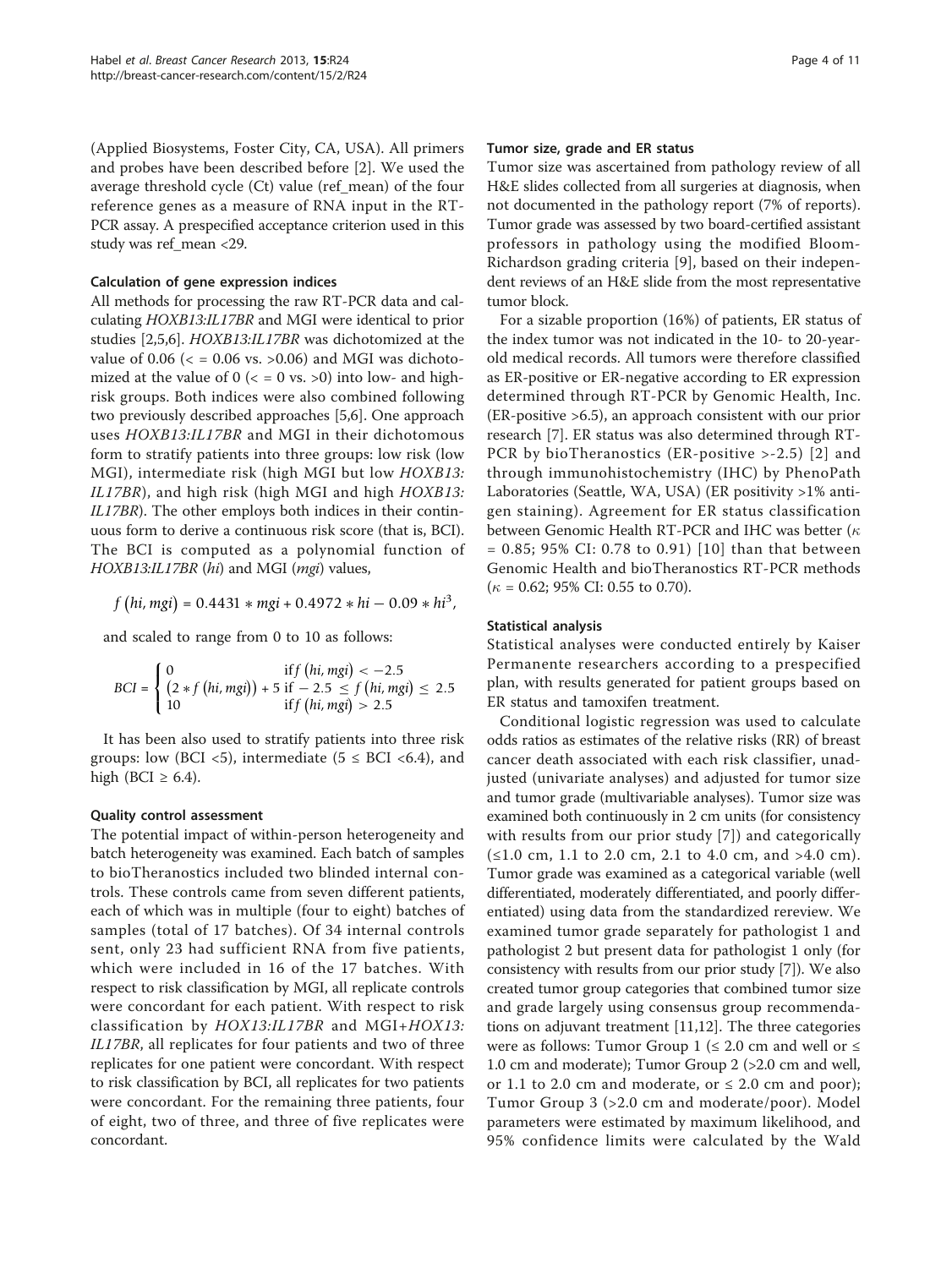method. Statistical significance was evaluated using the likelihood ratio test [\[13](#page-9-0)].

We performed separate analyses for women with ERpositive tumors who received or did not receive tamoxifen. Because ER status was not a matching factor but was associated with breast cancer death, only 14 of the 46 ER-negative cases were matched to ER-negative controls. Therefore, for women with ER-negative tumors who did not receive tamoxifen, we derived RR estimates from conditional logistic regression analyses of all untreated patients using terms for interaction with ER status. In addition, we derived RR estimates for each prespecified patient group from conditional logistic regression analyses of all patients using interaction terms for ER status and tamoxifen therapy. Since these results were not materially different, we present only results from analyses conducted within patient groups. Also, since the limited number of ER-negative patients yielded very imprecise estimates, we present results for ER-positive patients only.

As described previously (see Appendix in Habel et al. [[7\]](#page-9-0)), methods developed by Langholz and Borgan [\[14\]](#page-9-0) for nested case-control data were adapted to our control sampling scheme and applied to estimate the absolute risk of breast cancer death at 10 years and corresponding 95% confidence intervals. Estimates were ascertained for prespecified categories of MGI+HOXB13:IL17BR, BCI, tumor size, and tumor grade for subgroups of ER-positive patients stratified on tamoxifen treatment. Ten-year risks of breast cancer death were also calculated for both treatment subgroups of ER-positive patients when cross-classified by tumor size and grade; by MGI+HOXB13: IL17BR, tumor size, and grade; and by BCI, tumor size, and grade.

#### Results

#### Characteristics of cases and controls

Breast cancer deaths occurred a median of 4.7 years after diagnosis. Among the cases and controls, the median tumor size was 1.5 cm (range 0.2 to 7.0 cm). Cases and controls were comparable with respect to matching factors including age, race, diagnosis year, and tamoxifen treatment (Table [1\)](#page-2-0). Overall, about one-third of patients received adjuvant tamoxifen treatment. Prior to 1989, 10% of patients were treated with tamoxifen, whereas from 1989 to 1994, 61% of patients were treated with tamoxifen. Among those treated with tamoxifen, the median duration was four years; 10% had a year of treatment or less. Compared to controls, cases more commonly had tumors that were ER negative, PR negative, larger, or more poorly differentiated.

Cases were also more likely than controls to have tumors with higher MGI+HOXB13:IL17BR or higher BCI values. However, 71 (37%) of the 191 cases were

discordant by the two risk classifiers. We found that 90 (47%) of 191 total cases were classified as high risk by MGI+HOXB13:IL17BR and 82 (43%) were classified as high risk by BCI. We also found that 111 (27%) of 417 controls were discordant by the two risk classifiers. Among the controls, we found that 197 (47%) were classified as low risk by MGI+HOXB13:IL17BR; 222 (53%) were classified as low risk by BCI.

For prespecified analyses stratified by ER status and tamoxifen therapy, there were 49 cases and 112 matched controls who were tamoxifen-treated and had ER-positive tumors by the RT-PCR assay. There were 90 cases and 174 matched controls who had ER-positive tumors by the RT-PCR assay and were not treated with tamoxifen. There were 12 cases and 15 matched controls who had ER-negative tumors by the RT-PCR assay and were not treated with tamoxifen. In addition, a small number of ER-negative patients were treated with tamoxifen (two cases and two matched controls).

#### Distribution of risk classifier categories by tumor characteristics

All four risk classifiers were correlated with tumor size and, as expected for MGI, even more strongly with tumor grade, along with ER, PR, and HER2 status (Table [2\)](#page-5-0). Women with breast tumors that were larger in size, more poorly differentiated, ER negative, PR negative, and HER2 positive were more likely to be classified as high risk. A number of patients with these same tumor characteristics, however, were classified as low risk.

Relative risks for breast cancer death: ER-positive patients In ER-positive patients treated with tamoxifen, the risk for breast cancer death was positively associated with HOXB13:IL17BR, MGI, MGI+HOXB13:IL17BR, and BCI in models without tumor size and tumor grade (Table [3](#page-6-0)). The relative risks (RR) remained elevated for the higher categories of each risk classifier when tumor size and grade were added to the models, although only the RR for high risk defined by the BCI remained statistically significant.

Similarly, in ER-positive patients not treated with tamoxifen, the risk for breast cancer death was positively associated with each of the four risk classifiers (Table [3](#page-6-0)). However, none of the RRs for the high-risk categories remained statistically significant after tumor size and grade were added to the models. Associations were generally weaker in magnitude among ER-positive patients without (versus with) tamoxifen therapy.

Increased risk for breast cancer-specific mortality was associated with higher tumor grade in tamoxifen-treated ER-positive patients and with both higher tumor grade and larger tumor size in tamoxifen-untreated ER-positive patients (data not shown). These associations remained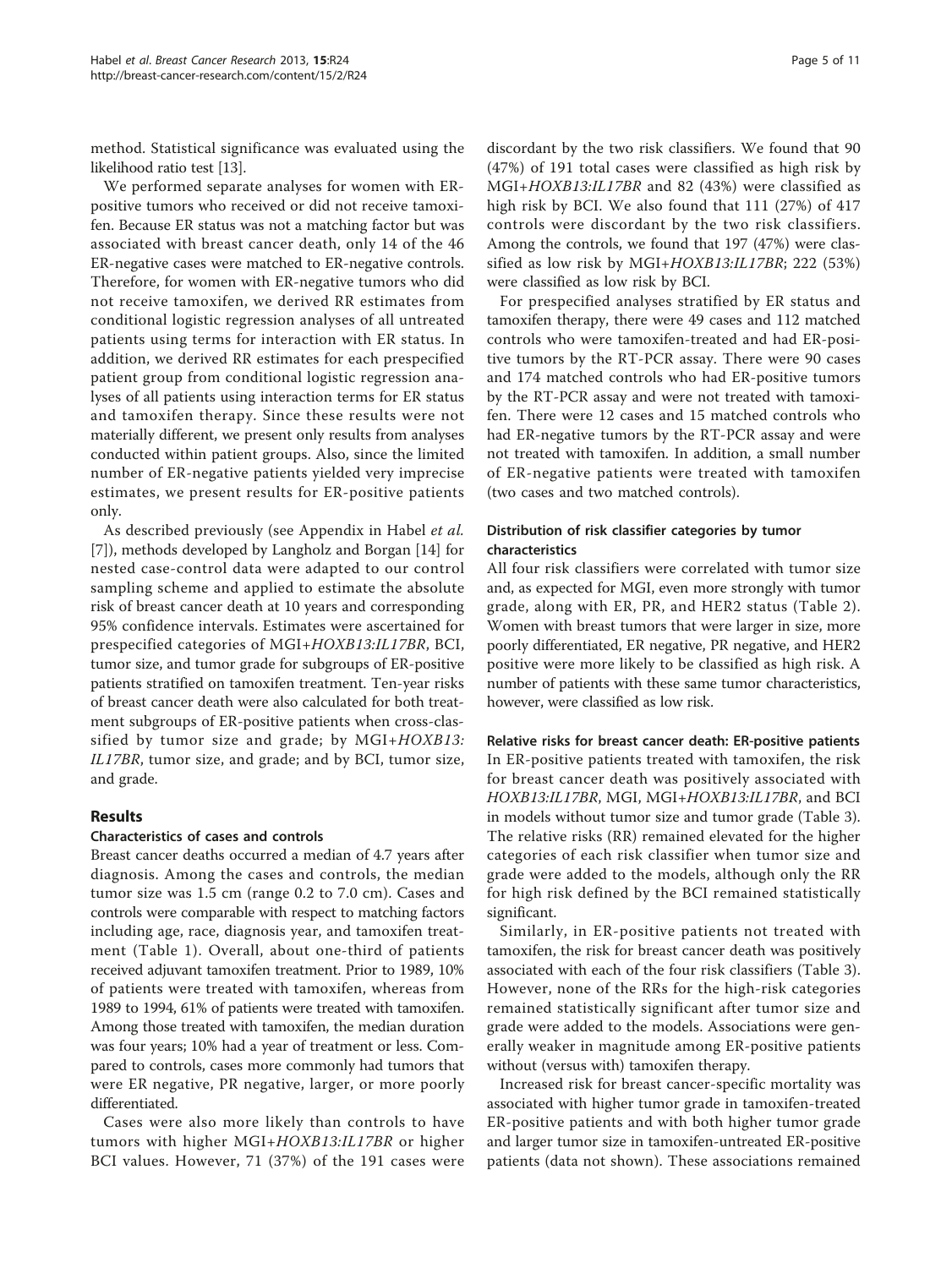|                                   | <b>HOXB13:IL17BR</b> |                     | MGI                |                     | MGI+HOXB13:IL17BR  |                             |                     | <b>BCI</b>         |                             |                     |                             |
|-----------------------------------|----------------------|---------------------|--------------------|---------------------|--------------------|-----------------------------|---------------------|--------------------|-----------------------------|---------------------|-----------------------------|
|                                   | Low<br>$(n = 293)$   | High<br>$(n = 315)$ | Low<br>$(n = 248)$ | High<br>$(n = 360)$ | Low<br>$(n = 248)$ | Intermediate<br>$(n = 158)$ | High<br>$(n = 202)$ | Low<br>$(n = 277)$ | Intermediate<br>$(n = 139)$ | High<br>$(n = 192)$ | <b>Total</b><br>$(n = 608)$ |
| Tumor size (cm)                   |                      |                     |                    |                     |                    |                             |                     |                    |                             |                     |                             |
| $\leq 1.0$                        | 97 (58%)             | 71 (42%)            | 91 (54%)           | 77 (46%)            | 91 (54%)           | 39 (23%)                    | 38 (23%)            | 96 (57%)           | 37 (22%)                    | 35 (21%)            | 168                         |
| $1.1 - 2.0$                       | 130 (48%)            | 141 (52%)           | 105 (39%)          | 166 (61%)           | 105 (39%)          | 77 (28%)                    | 89 (33%)            | 119 (44%)          | 62 (23%)                    | 90 (33%)            | 271                         |
| >2.0                              | 66 (39%)             | 103 (61%)           | 52 (31%)           | 117 (69%)           | 52 (31%)           | 42 (25%)                    | 75 (44%)            | 62 (37%)           | 40 (24%)                    | 67 (40%)            | 169                         |
| Tumor grade <sup>1</sup>          |                      |                     |                    |                     |                    |                             |                     |                    |                             |                     |                             |
| Well                              | 95 (66%)             | 49 (34%)            | 103 (72%)          | 41 (28%)            | 103 (72%)          | 24 (17%)                    | 17 (12%)            | 106 (74%)          | 29 (20%)                    | 9(6%)               | 144                         |
| Moderate                          | 133 (51%)            | 128 (49%)           | 134 (51%)          | 127 (49%)           | 134 (51%)          | 73 (28%)                    | 54 (21%)            | 144 (55%)          | 68 (26%)                    | 49 (19%)            | 261                         |
| Poor                              | 65 (32%)             | 138 (68%)           | 11 (5%)            | 192 (95%)           | 11(5%)             | 61 (30%)                    | 131 (65%)           | 27 (13%)           | 42 (21%)                    | 134 (66%)           | 203                         |
| Tumor size and grade <sup>2</sup> |                      |                     |                    |                     |                    |                             |                     |                    |                             |                     |                             |
| Group 1                           | 129 (66%)            | 66 (34%)            | 129 (66%)          | 66 (34%)            | 129 (66%)          | 42 (22%)                    | 24 (12%)            | 134 (69%)          | 45 (23%)                    | 16 (8%)             | 195                         |
| Group 2                           | 106 (40%)            | 156 (60%)           | 80 (31%)           | 182 (69%)           | 80 (31%)           | 76 (29%)                    | 106 (40%)           | 93 (36%)           | 60 (23%)                    | 109 (42%)           | 262                         |
| Group 3                           | 58 (38%)             | 93 (62%)            | 39 (26%)           | 112 (74%)           | 39 (26%)           | 40 (26%)                    | 72 (48%)            | 50 (33%)           | 34 (23%)                    | 67 (44%)            | 151                         |
| ER status                         |                      |                     |                    |                     |                    |                             |                     |                    |                             |                     |                             |
| Positive                          | 274 (53%)            | 241 (47%)           | 237 (46%)          | 278 (54%)           | 237 (46%)          | 140 (27%)                   | 138 (27%)           | 259 (50%)          | 119 (23%)                   | 137 (27%)           | 515                         |
| Negative                          | 19 (20%)             | 74 (80%)            | 11 (12%)           | 82 (88%)            | 11 (12%)           | 18 (19%)                    | 64 (69%)            | 18 (19%)           | 20 (22%)                    | 55 (59%)            | 93                          |
| PR status                         |                      |                     |                    |                     |                    |                             |                     |                    |                             |                     |                             |
| Positive                          | 257 (58%)            | 184 (42%)           | 211 (48%)          | 230 (52%)           | 211 (48%)          | 126 (29%)                   | 104 (24%)           | 239 (54%)          | 99 (22%)                    | 103 (23%)           | 441                         |
| Negative                          | 36 (22%)             | 131 (78%)           | 37 (22%)           | 130 (78%)           | 37 (22%)           | 23 (19%)                    | 98 (59%)            | 38 (23%)           | 40 (24%)                    | 89 (53%)            | 167                         |
| HER2 status                       |                      |                     |                    |                     |                    |                             |                     |                    |                             |                     |                             |
| Positive                          | 12 (16%)             | 62 (84%)            | 16 (22%)           | 58 (78%)            | 16 (22%)           | 11 (15%)                    | 47 (64%)            | 23 (31%)           | 16 (22%)                    | 35 (47%)            | 74                          |
| Negative                          | 281 (53%)            | 253 (47%)           | 232 (43%)          | 302 (57%)           | 232 (43%)          | 147 (28%)                   | 155 (29%)           | 254 (48%)          | 123 (23%)                   | 157 (29%)           | 534                         |

#### <span id="page-5-0"></span>Table 2 Distributions of tumor characteristics for categories of HOXB13:IL17BR, MGI, and MGI+HOXB13:IL17BR, and BCI.

<sup>1</sup>As determined by pathologist 1; <sup>2</sup>Group 1 (≤ 2.0 cm and well or ≤ 1.0 cm and moderate); Group 2 (>2.0 cm and well, or 1.1 to 2.0 cm and moderate, or ≤ 2.0 cm and poor); Group 3 (>2.0 cm and moderate/poor).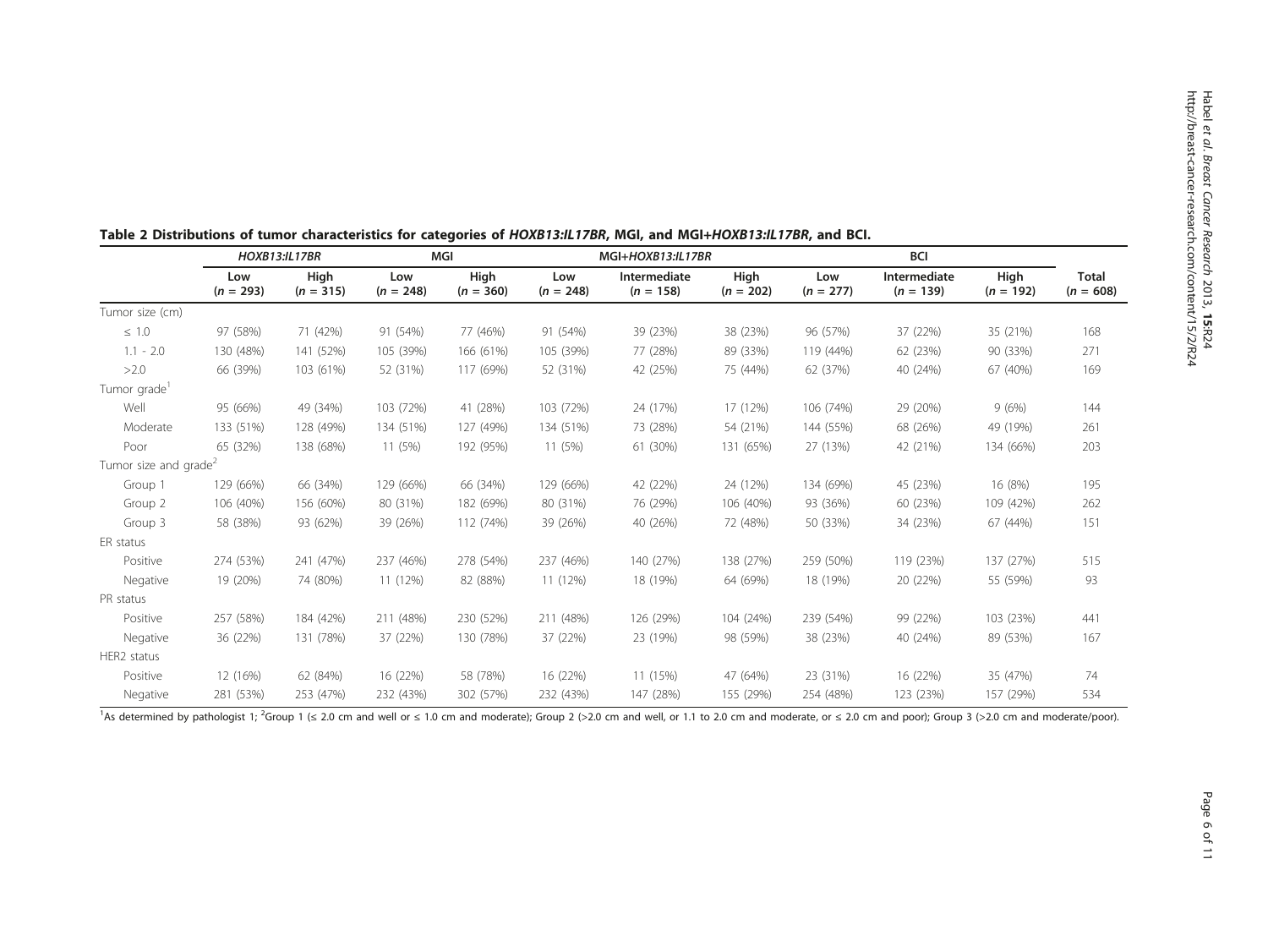|                                                 | Cases |               |     | <b>Controls</b> |                 |              |                 |              |
|-------------------------------------------------|-------|---------------|-----|-----------------|-----------------|--------------|-----------------|--------------|
| <b>Risk classifier</b>                          | n     | $\frac{0}{0}$ | n   | $\%$            | RR <sup>1</sup> | 95% CI       | RR <sup>2</sup> | 95% CI       |
| Tamoxifen treated (49 cases and 112 controls)   |       |               |     |                 |                 |              |                 |              |
| <b>HOXB13:IL17BR</b>                            |       |               |     |                 |                 |              |                 |              |
| Low risk                                        | 19    | 39%           | 58  | 52%             | 1.0             | ref          | 1.0             | ref          |
| High risk                                       | 30    | 61%           | 54  | 48%             | 1.9             | $0.9 - 3.7$  | 1.5             | $0.7 - 3.2$  |
| MGI                                             |       |               |     |                 |                 |              |                 |              |
| Low risk                                        | 12    | 24%           | 55  | 49%             | 1.0             | ref          | 1.0             | ref          |
| High risk                                       | 37    | 76%           | 57  | 51%             | 2.9             | $1.3 - 6.2$  | 2.1             | $0.8 - 5.5$  |
| MGI+HOXB13:IL17BR                               |       |               |     |                 |                 |              |                 |              |
| Low risk                                        | 12    | 24%           | 55  | 49%             | 1.0             | ref          | 1.0             | ref          |
| Intermediate risk                               | 14    | 29%           | 31  | 28%             | 1.8             | $0.7 - 4.8$  | 1.3             | $0.4 - 4.2$  |
| High risk                                       | 23    | 47%           | 26  | 23%             | 3.5             | $1.5 - 8.1$  | 2.7             | $0.9 - 7.5$  |
| BCI                                             |       |               |     |                 |                 |              |                 |              |
| Low risk                                        | 13    | 27%           | 61  | 54%             | 1.0             | ref          | 1.0             | ref          |
| Intermediate risk                               | 15    | 31%           | 29  | 26%             | 2.2             | $0.9 - 5.6$  | 2.1             | $0.8 - 6.0$  |
| High risk                                       | 21    | 43%           | 22  | 20%             | 4.2             | $1.7 - 10.3$ | 3.3             | $1.1 - 10.3$ |
| Tamoxifen untreated (90 cases and 174 controls) |       |               |     |                 |                 |              |                 |              |
| <b>HOXB13:IL17BR</b>                            |       |               |     |                 |                 |              |                 |              |
| Low risk                                        | 41    | 46%           | 101 | 58%             | 1.0             | ref          | 1.0             | ref          |
| High risk                                       | 49    | 54%           | 73  | 42%             | 1.6             | $1.0 - 2.7$  | 1.3             | $0.8 - 2.3$  |
| MGI                                             |       |               |     |                 |                 |              |                 |              |
| Low risk                                        | 32    | 36%           | 99  | 57%             | 1.0             | ref          | 1.0             | ref          |
| High risk                                       | 58    | 64%           | 75  | 43%             | 2.6             | $1.5 - 4.8$  | 1.7             | $0.8 - 3.4$  |
| MGI+HOXB13:IL17BR                               |       |               |     |                 |                 |              |                 |              |
| Low risk                                        | 32    | 36%           | 99  | 57%             | 1.0             | ref          | 1.0             | ref          |
| Intermediate risk                               | 27    | 30%           | 39  | 22%             | 2.5             | $1.3 - 4.8$  | 1.7             | $0.8 - 3.6$  |
| High risk                                       | 31    | 34%           | 36  | 21%             | 2.9             | $1.4 - 5.8$  | 1.6             | $0.7 - 3.8$  |
| <b>BCI</b>                                      |       |               |     |                 |                 |              |                 |              |
| Low risk                                        | 30    | 33%           | 108 | 62%             | 1.0             | ref          | 1.0             | ref          |
| Intermediate risk                               | 26    | 29%           | 28  | 16%             | 3.9             | $1.9 - 8.0$  | 3.2             | $1.5 - 6.8$  |
| High risk                                       | 34    | 38%           | 38  | 22%             | 3.6             | $1.8 - 7.4$  | 2.0             | $0.8 - 4.9$  |

<span id="page-6-0"></span>Table 3 Relative risks (RR) of breast cancer death associated with each risk classifier among ER-positive patients, stratified by treatment with tamoxifen.

<sup>1</sup>Univariate conditional logistic regression models include HOXB13:IL17BR, MGI, MGI+HOXB13:IL17BR or BCI; <sup>2</sup>multivariable conditional logistic regression models include HOXB13:IL17BR, MGI, MGI+HOXB13:IL17BR or BCI plus tumor size (≤2.0,>2.0) and grade (well, intermediate, poor).

evident, although not necessarily statistically significant, after adding MGI, MGI+HOXB13:IL17BR or BCI to the models.

When estimating RRs for breast cancer-specific mortality for different time periods after initial breast cancer diagnosis, results suggested that risk classifiers were better predictors of short (<5 years) vs. long-term ( $\geq$ 5 years) mortality (data not shown). In other sensitivity analyses, RRs generated for ER-positive patients changed little when further adjusting for HER2 status.

# Absolute risk of breast cancer death at 10 years: ERpositive patients

Figure [1](#page-7-0) presents the absolute risk of breast cancer death at 10 years post-diagnosis associated with each risk classifier for tamoxifen-treated and tamoxifen-untreated ERpositive patients. The 10-year absolute risks of breast

cancer death for ER-positive, tamoxifen-treated patients were 3.7% (95% CI 1.9% to 5.4%), 5.9% (95% CI 3.0% to 8.6%), and 12.9% (95% CI 7.9% to 17.6%) for those in the low-, intermediate- and high-risk groups, respectively, when classified by MGI+HOXB13:IL17BR. Risks were similar in magnitude when classified by BCI, with corresponding estimates of 3.5% (95% CI 1.9% to 5.1%), 7.0% (95% CI 3.8% to 10.1%), and 12.9% (95% CI 7.1% to 18.3%). In comparison, those for ER-positive patients not treated with tamoxifen were generally higher, being 5.7% (95% CI 4.0% to 7.4%), 13.8% (95% CI 8.4% to 18.9%), and 15.2% (95% CI 9.4% to 20.5%) when classified by MGI <sup>+</sup>HOXB13:IL17BR and 5.1% (95% CI 3.6% to 6.6%), 18.6% (95% CI 10.8% to 25.7%), and 17.5% (95% CI 11.1% to 23.5%) when classified by BCI.

When classifying ER-positive patients by tumor size and grade alone into three groups (of increasing tumor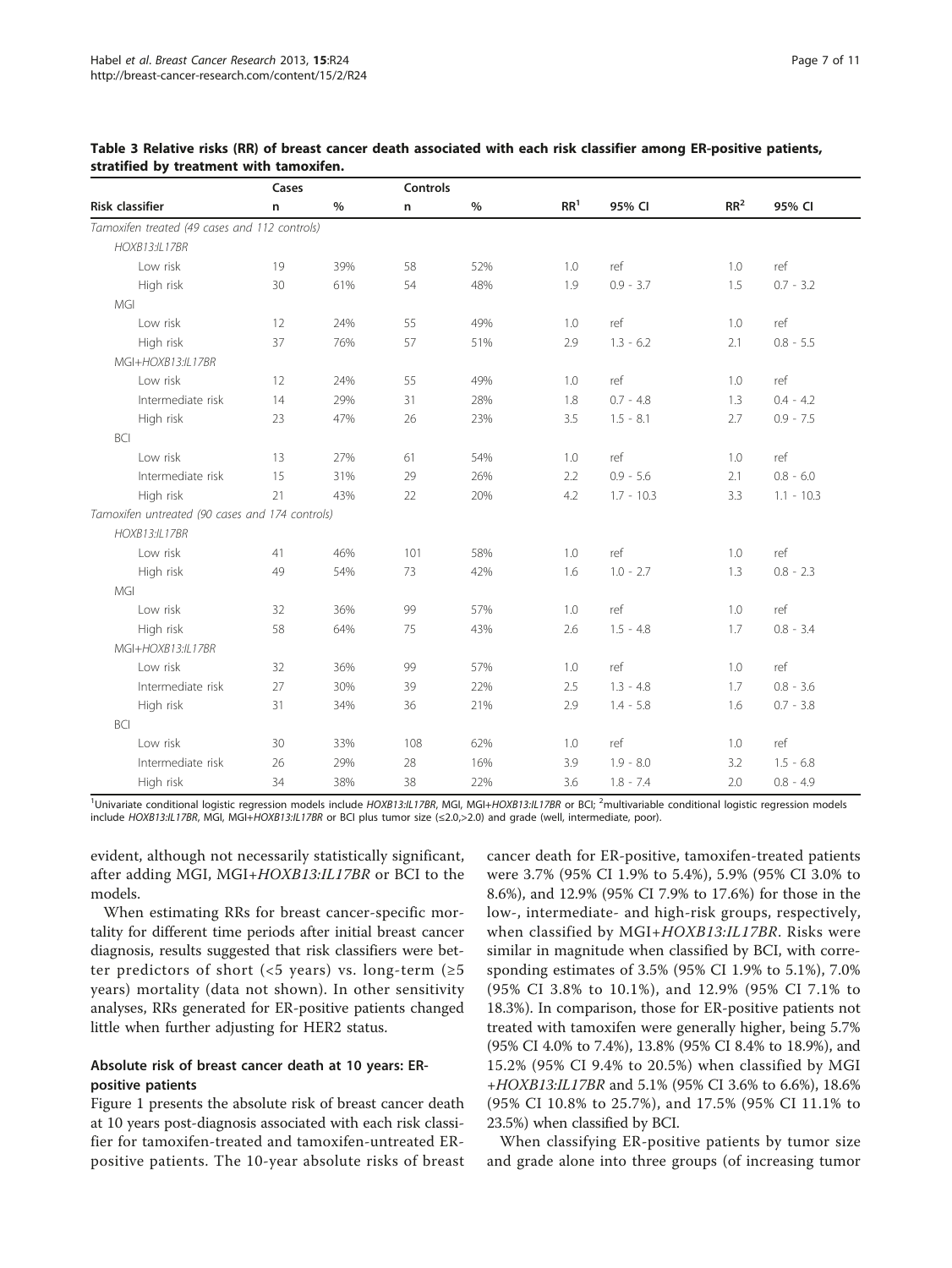<span id="page-7-0"></span>

| Risk                                  | <b>Tamoxifen Treated</b> |                |                                              | <b>Tamoxifen Untreated</b> |                |                                      |
|---------------------------------------|--------------------------|----------------|----------------------------------------------|----------------------------|----------------|--------------------------------------|
| Classifier                            | Cases                    | Controls       |                                              | Cases                      | Controls       |                                      |
| MGI+HOXB13:IL17BR                     |                          |                |                                              |                            |                |                                      |
| Low                                   | 12                       | 55             |                                              | 32                         | 99             |                                      |
| Intermediate                          | 14                       | 31             |                                              | 27                         | 39             |                                      |
| High                                  | 23                       | 26             |                                              | 31                         | 36             |                                      |
|                                       |                          |                |                                              |                            |                |                                      |
| <b>BCI</b>                            |                          |                |                                              |                            |                |                                      |
| Low                                   | 13                       | 61             |                                              | 30                         | 108            |                                      |
| Intermediate                          | 15                       | 29             |                                              | 26                         | 28             |                                      |
| High                                  | 21                       | 22             |                                              | 34                         | 38             |                                      |
| Tumor size                            |                          |                |                                              |                            |                |                                      |
| $\leq 1$ cm                           | $\mathsf g$              | 34             |                                              | 25                         | 61             |                                      |
| $1.1 - 2$ cm                          | 22                       | 45             |                                              | 36                         | 81             |                                      |
| >2 cm                                 | 18                       | 33             |                                              | 29                         | 32             |                                      |
|                                       |                          |                |                                              |                            |                |                                      |
| Tumor grade                           |                          |                |                                              |                            |                |                                      |
| Well                                  | $\,$ 5 $\,$              | 35             |                                              | 14                         | 58             |                                      |
| Moderate                              | 23                       | 49             |                                              | 44                         | 88             |                                      |
| Poor                                  | 21                       | 28             |                                              | 32                         | 28             |                                      |
| Tumor size & grade                    |                          |                |                                              |                            |                |                                      |
| Tumor group 1                         | 8                        | 42             |                                              | 23                         | 80             |                                      |
| Tumor group 2                         | 24                       | 46             |                                              | 41                         | 67             |                                      |
| Tumor group 3                         | 17                       | 24             |                                              | 26                         | 27             |                                      |
|                                       |                          |                |                                              |                            |                |                                      |
| MGI+HOXB13:IL17BR, tumor size & grade |                          |                |                                              |                            |                |                                      |
| Low + Tumor group 1                   | $\overline{5}$           | 26             |                                              | 16                         | 57             |                                      |
| Low + Tumor group 2                   | 3                        | 17             |                                              | 8                          | 34             |                                      |
| Low + Tumor group $3$                 | $\overline{4}$           | 12             |                                              | 8                          | 8              |                                      |
| Intermediate + Tumor group 1          | $\overline{c}$           | 9              |                                              | 4                          | 15             |                                      |
| Intermediate + Tumor group 2          | 9                        | 16             |                                              | 17                         | 17             |                                      |
| Intermediate + Tumor group 3          | 3                        | 6              |                                              | 6                          | $\overline{7}$ |                                      |
| High + Tumor group 1                  | $\mathbf{1}$             | $\overline{7}$ |                                              | 3                          | 8              |                                      |
| High + Tumor group 2                  | 12                       | 13             |                                              | 16                         | 16             |                                      |
| High + Tumor group 3                  | 10                       | 6              |                                              | 12                         | 12             |                                      |
| BCI, tumor size & grade               |                          |                |                                              |                            |                |                                      |
| Low + Tumor group 1                   | $\mathbf 5$              | 27             |                                              | 12                         | 63             |                                      |
| $Low + Tumor group 2$                 | 5                        | 19             |                                              | 10                         | 36             |                                      |
| Low + Tumor group $3$                 | $\overline{3}$           | 15             |                                              | 8                          | 9              |                                      |
| Intermediate + Tumor group 1          | $\overline{c}$           | 11             |                                              | 11                         | 9              |                                      |
| Intermediate + Tumor group 2          | $\overline{7}$           | 16             |                                              | 10                         | 12             |                                      |
| Intermediate + Tumor group 3          | 6                        | $\overline{c}$ |                                              | 5                          | $\overline{7}$ |                                      |
| High + Tumor group 1                  | $\mathbf{1}$             | $\overline{4}$ |                                              | $\mathbf 0$                | 8              | ٠                                    |
| High + Tumor group 2                  | 12                       | 11             |                                              | 21                         | 19             |                                      |
| High + Tumor group 3                  | 8                        | $\overline{7}$ |                                              | 13                         | 11             |                                      |
|                                       |                          |                |                                              |                            |                |                                      |
|                                       |                          |                |                                              |                            |                |                                      |
|                                       |                          |                | $\mathbf{I}$<br>$\mathbf{1}$<br>$\mathbf{I}$ |                            |                |                                      |
|                                       |                          |                | 0 5 10 15 20 25 30 35 40 45 50 55 60         |                            |                | 0 5 10 15 20 25 30 35 40 45 50 55 60 |
|                                       |                          |                | 10-year absolute risk of breast cancer death |                            |                |                                      |

Figure 1 Estimated 10-year absolute risks of breast cancer death associated with each risk classifier, tumor size, and tumor grade among ER-positive patients, stratified by treatment with tamoxifen. Each diamond symbol denotes the absolute risk of breast cancer death at 10 years (y-axis). The horizontal line through each diamond symbol denotes the corresponding 95% CI. The vertical lines mark a 10-year absolute risk of 10%, the conventional cut point used in deciding whether or not breast cancer patients should receive adjuvant chemotherapy.

size and grade), the absolute 10-year risks of breast cancer death were 3.0% (95% CI 1.3% to 4.7%), 7.1% (95% CI 4.7% to 9.5%), and 12.2% (95% CI 6.3% to 17.8%) among those treated and 5.1% (95% CI 3.3% to 6.9%), 10.5% (95% CI 7.7% to 13.3%), and 15.9% (95% CI 9.6% to 21.7%) among those untreated. Although fairly comparable in magnitude to the MGI+HOXB13:IL17BR-classified and BCI-classified risk groups (presented above), these estimates varied when further cross-classified by MGI+HOX13:IL17BR or BCI.

Of those who died within five years of initial diagnosis, 29%, 30% and 41% were classified by MGI+HOXB13: IL17BR and 37%, 24%, and 39% were classified by BCI as low, intermediate and high risk, respectively. Of those who died between five and ten years, 44%, 29% and 27% were classified by MGI+HOXB13:IL17BR and 52%, 23%, and 25% were classified by BCI as low, intermediate and high risk, respectively. Of those who died 10 or more years after diagnosis, 53%, 26% and 21% were classified by MGI <sup>+</sup>HOXB13:IL17BR and 58%, 10%, and 32% were classified by BCI as low, intermediate and high risk, respectively.

## **Discussion**

In a large, independent population of patients with lymph node-negative invasive breast cancer not treated with chemotherapy, we were able to validate reported associations of MGI+HOX13:IL17BR and BCI with breast cancer death among ER-positive patients treated with tamoxifen. We also noted associations, although less pronounced for increasing risk categories of MGI+HOX13:IL17BR and BCI, among ER-positive patients not treated with tamoxifen. Both risk classifiers appeared to provide risk information beyond tumor size and tumor grade and classified over 50% of ER-positive patients as low risk for breast cancer death.

Several methodological limitations should be considered when interpreting our findings. Since we lacked ER status from the medical records for a substantial proportion of patients, we defined ER status based on gene expression. However, the risk estimates were not materially changed when analyses were restricted to the 84% of patients with ER status documented in the medical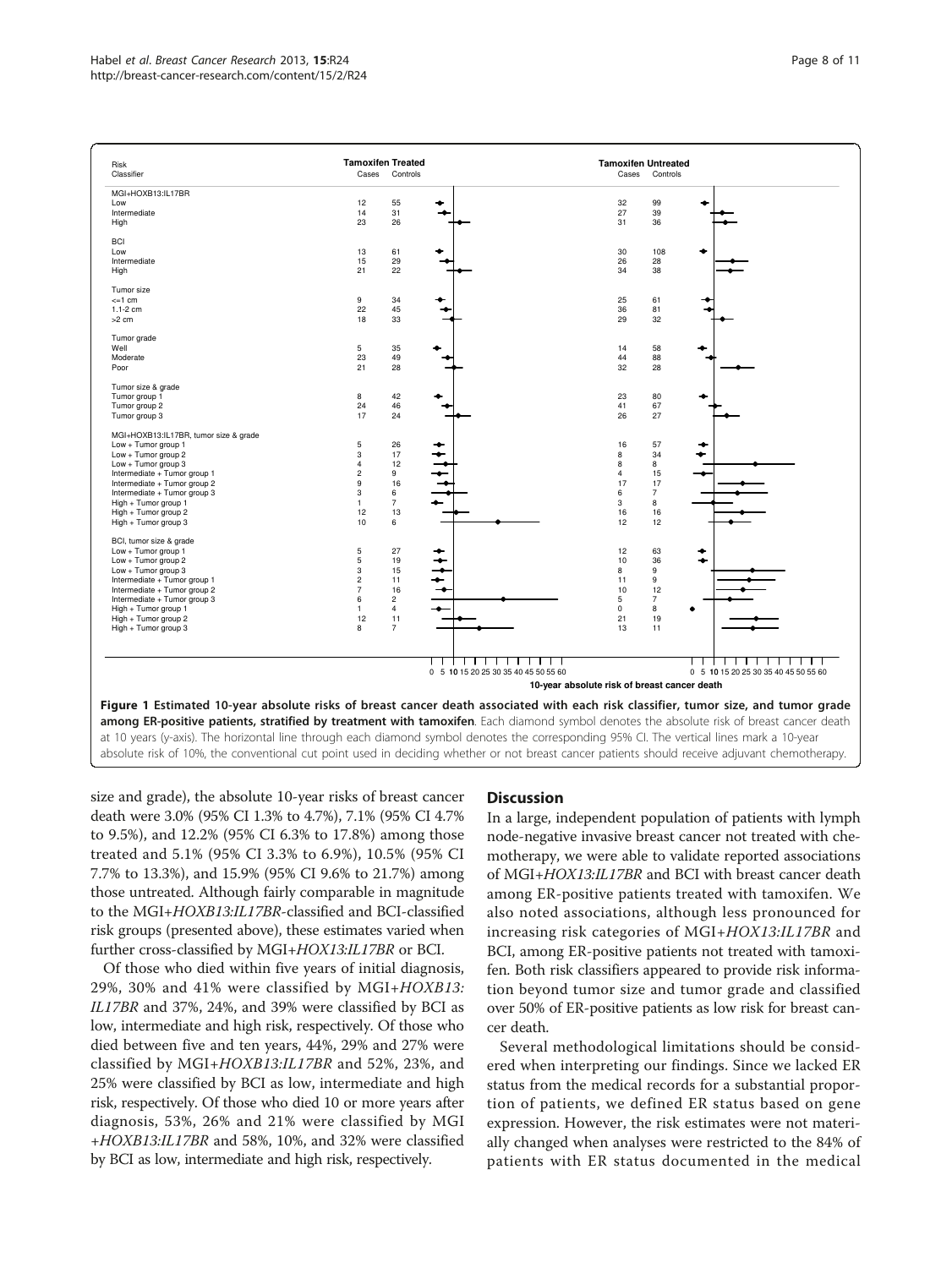records (data not shown). Due to the diagnosis years of the study (1985 to 1994), only 30% of patients received tamoxifen treatment. While this proportion is consistent with what has been reported for other patient populations during this period [[15\]](#page-9-0), the number of tamoxifentreated patients was limited for analysis. Given that the cases and controls were matched with respect to tamoxifen treatment, we could not directly examine whether MGI+HOXB13:IL17BR and BCI are able to identify patients who are likely to respond to tamoxifen therapy. We did find a slightly stronger association between each risk classifier and risk for breast cancer death among tamoxifen-treated than tamoxifen-untreated patients, suggesting that both risk classifiers capture response to tamoxifen therapy as well as prognosis. This observation is consistent with evidence that HOXB13:IL17BR is associated with response to tamoxifen [[3\]](#page-9-0).

In recent years, a number of gene expression signatures have been developed in an attempt to classify the likely prognosis and/or response to therapy for patients with invasive breast cancer better than can currently be done with standard histopathologic features, such as tumor size, tumor grade, ER and HER2 status [[16](#page-10-0)]. Each of these gene expression signatures requires validation in multiple independent populations of patients before its clinical utility can be firmly established. Although only one, MammaPrint, has been FDA approved, there are at least three others that are commercially available, including Oncotype DX, MapQuant Dx, and BCI. MammaPrint and Oncotype DX are currently being examined in prospective clinical trials of breast cancer treatment in both adjuvant and neoadjuvant settings. Many of the others are undergoing validation in retrospective samples from clinical trial populations, in defined cohorts of patients treated in referral centers or the community setting, or in convenience samples of patients from a variety of sources. Both MammaPrint and Oncotype DX are multimarker signatures (70 and 21 genes, respectively) that include genes from several important carcinogenic pathways (for example, proliferation and hormone response). BCI and MapQuant Dx include a set of genes to specifically provide a genomic signature for tumor grade. There are only a small number of genes, however, that appear in more than one of the many signatures.

In our validation study, the performance of MGI <sup>+</sup>HOXB13:IL17BR and BCI were evaluated using the same risk categories defined in previous studies, specifically among well-characterized subgroups of ER-positive breast cancer patients who did and did not receive tamoxifen. For each patient, pathology reports and diagnostic slides were systematically reviewed to confirm breast cancer diagnosis and uniformly assess tumor size and grade. Course of treatment and vital status were also confirmed by medical record review. In addition, gene

expression arrays were conducted blinded to the casecontrol status of all specimens.

Our results are fairly similar to the three studies that have previously evaluated MGI+HOXB13:IL17BR and/or BCI [\[5,6](#page-9-0)[,17](#page-10-0)]. We found that the combination of MGI and HOXB13:IL17BR signatures was a stronger prognostic indicator than each signature alone among ER-positive breast cancer patients treated with tamoxifen, as demonstrated previously [\[5](#page-9-0)], and among those untreated. As in the study by Jerevall et al. [[6\]](#page-9-0), the RR of breast cancer death was associated with both signatures combined irrespective of whether tamoxifen was received, although the associations that we observed were more pronounced among treated than untreated patients. Analyses limited to post-menopausal breast cancer patients with tumors of ≤ 3.0 cm, the subgroup equivalent to the Jerevall *et al.* study population, yielded associations weaker in magnitude (data not shown). However, our estimated 10-year risks of breast cancer death for tamoxifen-treated and untreated patients classified by MGI+HOXB13:IL17BR as low risk (that is, 3.7% and 5.7%) were commensurate to theirs (that is, 2.3% and 5.3%). Risk classification using their BCI algorithm likewise produced comparable results. For tamoxifen-treated and untreated ER-positive patients classified as low risk by the BCI, absolute risks of breast cancer death at 10 years post-diagnosis were 1.1% and 5.1% in their study and 3.5% and 5.1% in ours. In the only other study to evaluate the BCI to date [[17\]](#page-10-0), corresponding estimates for low-risk patients receiving adjuvant tamoxifen with or without chemotherapy or adjuvant tamoxifen alone were 3.8% and 7.2%, respectively.

Although both risk classifiers combining MGI and HOXB13:IL17BR scores appear to offer added prognostic information, our data suggest that it is still important to consider standard clinicopathologic variables in risk assessment. For example, in analyses that cross-classified ER-positive breast cancer patients by either risk classifier, tumor size, and tumor grade, the 10-year absolute risk of breast cancer death was relatively low for tamoxifen-treated patients presenting with small, low-grade tumors in all three MGI+HOXB13:IL17BR or BCI risk groups. This finding, although intuitive, should be interpreted cautiously until confirmed by others, given the limited number of patients studied. It should be further noted that MGI+HOXB13:IL17BR and BCI were developed examining ER-positive, lymph node-negative patients treated with tamoxifen. Therefore, the utility of both risk classifiers in determining breast cancer prognosis are not necessarily generalizable to other populations, including patients treated with aromatase inhibitors.

#### Conclusions

In an independent population of lymph node-negative invasive breast cancer patients who did not receive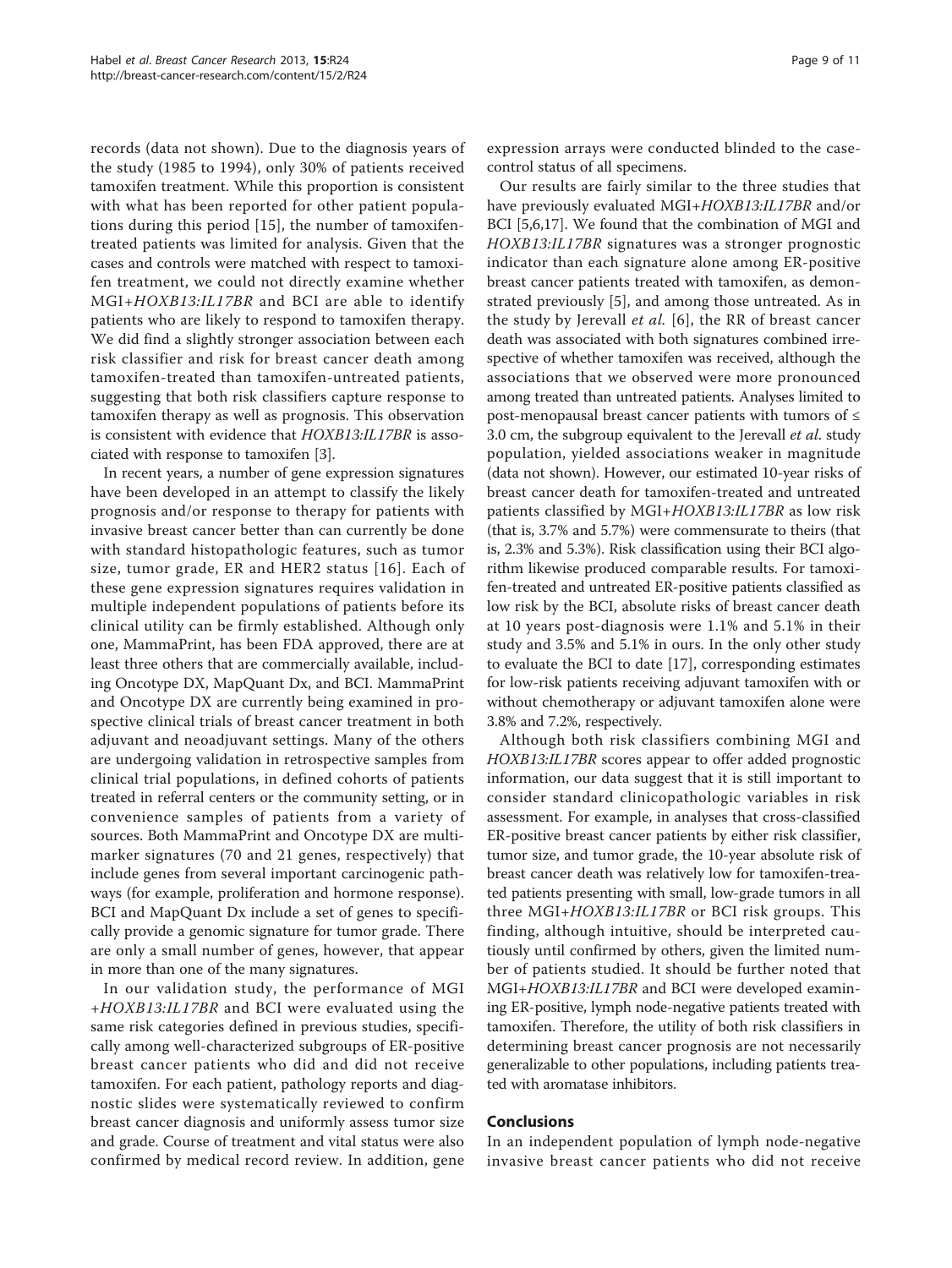<span id="page-9-0"></span>adjuvant chemotherapy, we demonstrate that MGI <sup>+</sup>HOXB13:IL17BR and BCI are associated with risk of breast cancer death among ER-positive patients treated and untreated with tamoxifen. Both risk classifiers appeared to capture risk of breast cancer death beyond traditional clinicopathologic indicators and identified a sizable fraction of patients at low risk of mortality. Additional research is needed to determine whether these risk classifiers are also predictors of tamoxifen response and whether their clinical utility for prognostication extends to other subpopulations of breast cancer patients.

#### Abbreviations

ACTB: beta-actin; BCI: Breast Cancer Index; BUB1B: budding uninhibited by benzimidazoles 1 homolog beta; CENPA: centromere protein A; CHDH: choline dehydrogenase; Ct: threshold cycle; ER: estrogen receptor; H&E: hematoxylin and eosin; HER2: human epidermal growth factor receptor 2; HMBS: hydromethylbilane synthase; HOXB13: homeobox B13; IHC: immunohistochemistry; IL17BR: interleukin 17 receptor B; IRB: Institutional Review Board; MGI: molecular grade index; NEK2: never in mitosis gene arelated kinase 2; PR: progesterone receptor; RACGAP1: Rac GTPase-activating protein 1; RR: relative risk; RRM2: ribonucleotide reductase M2; RT-PCR: reverse transcription polymerase chain reaction; SDHA: succinate dehydrogenase complex, subunit A; UBC: ubiquitin C.

#### Authors' contributions

LAH participated in the concept and design of the study, directed the data collection and analysis at Kaiser Permanente and drafted the manuscript. LCS participated in the data analysis, interpretation of the results, and in writing the manuscript. NSA performed statistical analyses and participated in the interpretation of results. X-JM and MGE participated in the concept of the study, development of study methods, data collection and writing the manuscript. DS participated in the development of study methods. DG participated in data collection and in the interpretation of results. LF participated in the interpretation of the results. CPQ participated in the study design, co-directed the data analysis at Kaiser Permanente and participated in the interpretation of results. All authors read and approved the final manuscript.

#### Competing interests

The lead author (LAH) and several co-authors (LCS: NSA, DG, LF, and CPQ) are employees of Kaiser Permanente, which received study funds from a contract with bioTheranostics, a bioMerieux company. MGE is currently employed by bioTheranostics and holds company stock options. MGE, X-JM, and DS are patent holders for H:I and MGE is a patent holder for MGI. bioTheranostics did not participate in the decision to submit the manuscript for publication. As part of the funding contract agreement, this was the independent decision of Kaiser Permanente study investigators. However, all authors reviewed and approved the final manuscript. In addition, LAH has received research funding from a grant to Kaiser Permanente from Genomic Health, Inc.

#### Acknowledgements

We thank Kaiser Permanente patients, as well as personnel at the Permanente Medical Group Regional Laboratory and at Kaiser Permanente Medical Center pathology departments. Dr. Sgroi received support from the Avon Foundation (PI, Sgroi), National Institute of Health (R01CA112021; PI, Sgroi), and The Department of Defense Breast Cancer Research Program (W81XWH-04-1-0606).

#### Author details

<sup>1</sup> Division of Research, Kaiser Permanente, 2000 Broadway, Oakland, CA 94612, USA. <sup>2</sup>bioTheranostics, 9640 Towne Centre Dr. Suite 200, San Diego, CA 92121, USA. <sup>3</sup>Molecular Pathology Unit, Massachusetts General Hospital, 149 13<sup>th</sup> Street, Charlestown, MA 02129, USA. <sup>4</sup>Hematology/Oncology

Department, Kaiser Permanente Medical Center, 975 Sereno Drive, Vallejo, CA 94589, USA. <sup>5</sup>TPMG Regional Laboratory, Kaiser Permanente, 1725 Eastshore Highway, Berkeley, CA 94710, USA.

#### Received: 10 August 2012 Revised: 18 January 2013 Accepted: 4 February 2013 Published: 14 March 2013

#### References

- 1. Ma XJ, Wang Z, Ryan PD, Isakoff SJ, Barmettler A, Fuller A, Muir B, Mohapatra G, Salunga R, Tuggle JT, Tran Y, Tran D, Tassin A, Amon P, Wang W, Wang W, Enright E, Stecker K, Estepa-Sabal E, Smith B, Younger J, Balis U, Michaelson J, Bhan A, Habin K, Baer TM, Brugge J, Haber DA, Erlander MG, Sgroi DC: [A two-gene expression ratio predicts clinical](http://www.ncbi.nlm.nih.gov/pubmed/15193263?dopt=Abstract) [outcome in breast cancer patients treated with tamoxifen.](http://www.ncbi.nlm.nih.gov/pubmed/15193263?dopt=Abstract) Cancer Cell 2004, 5:607-616.
- 2. Ma XJ, Hilsenbeck SG, Wang W, Ding L, Sgroi DC, Bender RA, Osborne CK, Allred DC, Erlander MG: [The HOXB13:IL17BR expression index is a](http://www.ncbi.nlm.nih.gov/pubmed/17008703?dopt=Abstract) [prognostic factor in early-stage breast cancer.](http://www.ncbi.nlm.nih.gov/pubmed/17008703?dopt=Abstract) J Clin Oncol 2006, 24:4611-4619.
- 3. Jansen MP, Sieuwerts AM, Look MP, Ritstier K, Meijer-van Gelder ME, van Staveren IL, Klijn JG, Foekens JA, Berns EM: [HOXB13-to-IL17BR expression](http://www.ncbi.nlm.nih.gov/pubmed/17308270?dopt=Abstract) [ratio is related with tumor aggressiveness and response to tamoxifen of](http://www.ncbi.nlm.nih.gov/pubmed/17308270?dopt=Abstract) [recurrent breast cancer: a retrospective study.](http://www.ncbi.nlm.nih.gov/pubmed/17308270?dopt=Abstract) J Clin Oncol 2007, 25:662-668.
- 4. Jerevall PL, Brommesson S, Strand C, Gruvberger-Saal S, Malmstrom P, Nordenskjold B, Wingren S, Soderkvist P, Ferno M, Stal O: [Exploring the](http://www.ncbi.nlm.nih.gov/pubmed/17453342?dopt=Abstract) two-gene ratio in breast cancer–[independent roles for HOXB13 and](http://www.ncbi.nlm.nih.gov/pubmed/17453342?dopt=Abstract) [IL17BR in prediction of clinical outcome.](http://www.ncbi.nlm.nih.gov/pubmed/17453342?dopt=Abstract) Breast Cancer Res Treat 2008, 107:225-234.
- Ma XJ, Salunga R, Dahiya S, Wang W, Carney E, Durbecg V, Harris A, Goss P, Sotiriou C, Erlander M, Sgroi D: [A five-gene molecular grade index and](http://www.ncbi.nlm.nih.gov/pubmed/18451222?dopt=Abstract) [HOXB13:IL17BR are complementary prognostic factors in early stage](http://www.ncbi.nlm.nih.gov/pubmed/18451222?dopt=Abstract) [breast cancer.](http://www.ncbi.nlm.nih.gov/pubmed/18451222?dopt=Abstract) Clin Cancer Res 2008, 14:2601-2608.
- 6. Jerevall PL, Ma XJ, Li H, Salunga R, Kesty NC, Erlander MG, Sgroi DC, Holmlund B, Skoog L, Fornander T, Nordenskjöld B, Stål O: [Prognostic](http://www.ncbi.nlm.nih.gov/pubmed/21559019?dopt=Abstract) [utility of HOXB13:IL17BR and molecular grade index in early-stage](http://www.ncbi.nlm.nih.gov/pubmed/21559019?dopt=Abstract) [breast cancer patients from the Stockholm trial.](http://www.ncbi.nlm.nih.gov/pubmed/21559019?dopt=Abstract) Br J Cancer 2011, 104:1762-1769.
- 7. Habel LA, Shak S, Jacobs MK, Capra A, Alexander C, Pho M, Baker J, Walker M, Watson D, Hackett J, Blick NT, Greenberg D, Fehrenbacher L, Langholz B, Quesenberry CP: [A population-based study of tumor gene](http://www.ncbi.nlm.nih.gov/pubmed/16737553?dopt=Abstract) [expression and risk of breast cancer death among lymph node-negative](http://www.ncbi.nlm.nih.gov/pubmed/16737553?dopt=Abstract) [patients.](http://www.ncbi.nlm.nih.gov/pubmed/16737553?dopt=Abstract) Breast Cancer Res 2006, 8:R25.
- Rothman K, Greenland S: Case-control studies. In Modern Epidemiology.. Second edition. Edited by: Rothman KJ, Greenland S. Philadelphia: Lippincott-Raven; 1998:93-114.
- 9. Elston CW, Ellis IO: [Pathological prognostic factors in breast cancer. I. The](http://www.ncbi.nlm.nih.gov/pubmed/1757079?dopt=Abstract) [value of histological grade in breast cancer: experience from a large](http://www.ncbi.nlm.nih.gov/pubmed/1757079?dopt=Abstract) [study with long-term follow-up.](http://www.ncbi.nlm.nih.gov/pubmed/1757079?dopt=Abstract) Histopathology 1991, 19:403-410.
- 10. Habel LA, Achacoso N, Maddala T, Alexander FL, Baehner S, Shak S, Quesenberry C, Gown AM, Goldstein LC: Estrogen receptor and breast cancer survival in a Kaiser Permanente population-based study: comparison of quantitative reverse transcriptase polymerase chain reaction and immunochemistry. [abstract]. 30th Annual San Antonio Breast Cancer Symposium [abstract #5029] 2007.
- 11. Goldhirsch A, Glick JH, Gelber RD, Coates AS, Senn HJ: [Meeting highlights:](http://www.ncbi.nlm.nih.gov/pubmed/11559719?dopt=Abstract) [International Consensus Panel on the Treatment of Primary Breast](http://www.ncbi.nlm.nih.gov/pubmed/11559719?dopt=Abstract) [Cancer. Seventh International Conference on Adjuvant Therapy of](http://www.ncbi.nlm.nih.gov/pubmed/11559719?dopt=Abstract) [Primary Breast Cancer.](http://www.ncbi.nlm.nih.gov/pubmed/11559719?dopt=Abstract) J Clin Oncol 2001, 19:3817-3827.
- 12. [National](http://www.ncbi.nlm.nih.gov/pubmed/11438563?dopt=Abstract) Institutes of Health Consensus Development Panel: National [Institutes of Health Concensus Development Conference Statement:](http://www.ncbi.nlm.nih.gov/pubmed/11438563?dopt=Abstract) [Adjuvant Therapy for Breast Cancer, November 1-3, 2000.](http://www.ncbi.nlm.nih.gov/pubmed/11438563?dopt=Abstract) J Natl Cancer Inst 2001, 93:979-989.
- 13. Breslow NE, Day NE: The analysis of case-control studies. In Statistical methods in cancer research. Volume 1. Edited by: Davis W. Lyon, France: International Agency for Research on Cancer; 1980:14-338.
- 14. Langholz B, Borgan O: [Estimation of absolute risk from nested case](http://www.ncbi.nlm.nih.gov/pubmed/9192463?dopt=Abstract)[control data.](http://www.ncbi.nlm.nih.gov/pubmed/9192463?dopt=Abstract) Biometrics 1997, 53:767-774.
- 15. Harlan LC, Abrams J, Warren JL, Clegg L, Stevens J, Ballard-Barbash R: [Adjuvant therapy for breast cancer: practice patterns of community](http://www.ncbi.nlm.nih.gov/pubmed/11919238?dopt=Abstract) [physicians.](http://www.ncbi.nlm.nih.gov/pubmed/11919238?dopt=Abstract) J Clin Oncol 2002, 20:1809-1817.